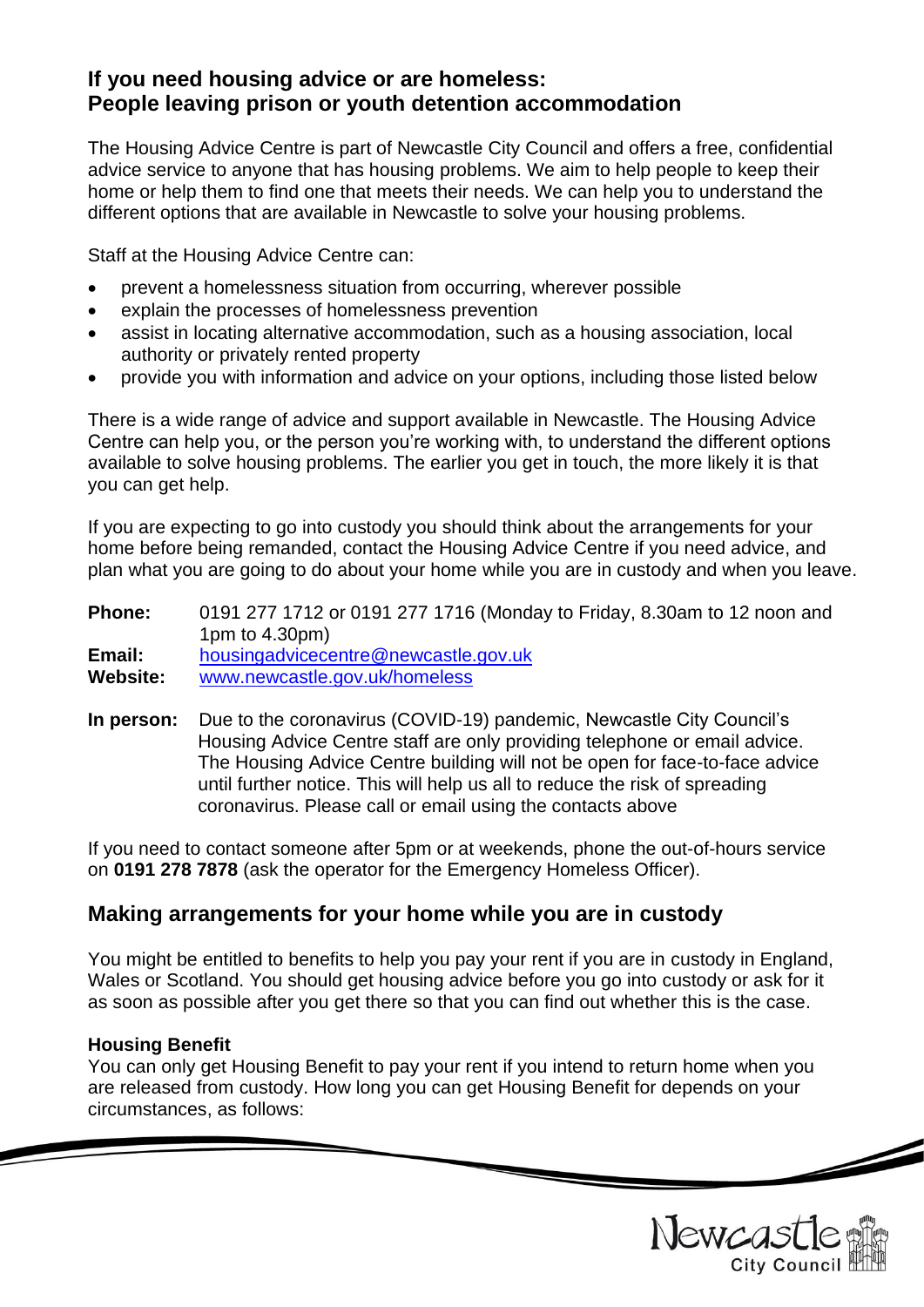- **On bail:** You can get Housing Benefit for your normal home for up to 52 weeks if your bail conditions mean that you have to live away from home (in a bail or probation hostel or anywhere else) until your court hearing
- **On remand:** You can get Housing Benefit for your normal home for up to 52 weeks while you are in prison on remand waiting for your trial or sentence
- **Sentenced:** If you are sentenced and are in prison you can get Housing Benefit for up to 13 weeks. However, you must expect to return home within 13 weeks of the date you first went into custody, including the time you were on remand. You will not be entitled to Housing Benefit for any time you are serving a prison sentence if the length of your sentence means that you will not be returning home within 13 weeks of the date you went into custody

## **Universal Credit**

If you were getting Universal Credit to help pay your rent or a mortgage before you went into prison, you can continue to get help with housing costs as part of your Universal Credit payment for up to six months. This applies if you are on bail, on remand or sentenced. However, if you receive a custodial sentence you won't get Universal Credit if you expect to be in prison (including time on remand) for more than six months.

If you are getting Housing Benefit or Universal Credit, you must let the authority that is paying you know as soon as possible if you go into prison, receive a custodial sentence, or are released.

#### **Terminating your tenancy**

If you are sentenced to more than 26 weeks (six months) in prison, have no income and there is no one else staying in your home who could pay the rent, it may be best to end your tenancy. If you are going to end your tenancy, it is usually necessary to give four weeks' notice to the landlord. If you are on Housing Benefit, it needs to be claimed for the notice period. This is usually possible if you have been receiving the benefit before going into prison.

# **Finding somewhere to live when you leave custody**

If you don't think that you will have anywhere to live when you come out of custody, it's important to tell someone at the start of your sentence. There is often a housing advice service in prisons. These are run by organisations such as Depaul UK, Foundation, Nacro, Shelter, St Giles Trust, St Mungo's. They are likely to be in the prison every week, but not always every day and you will usually need to book an appointment with them. They may ask if you want an appointment if you have said at your induction that you will probably have nowhere to live on release. Otherwise, it is up to you to request an appointment. It is worth doing this at least six weeks before you are due to be released.

A few housing advice services have prisoners working with them who have been trained to help other prisoners, doing things like helping to write letters or fill in forms. They can be a good source of information for other prisoners who need help with housing.

#### **Help with money when you are released from prison**

All prisoners are given a discharge grant paid for by the prison when they leave. This is money to help with your costs until your benefits are sorted out. If a prison housing adviser has found you accommodation for your first night, you may be given a higher discharge grant (about an extra £50) which will be paid directly to the accommodation provider.

This information was accurate at the time of publishing (June 2020)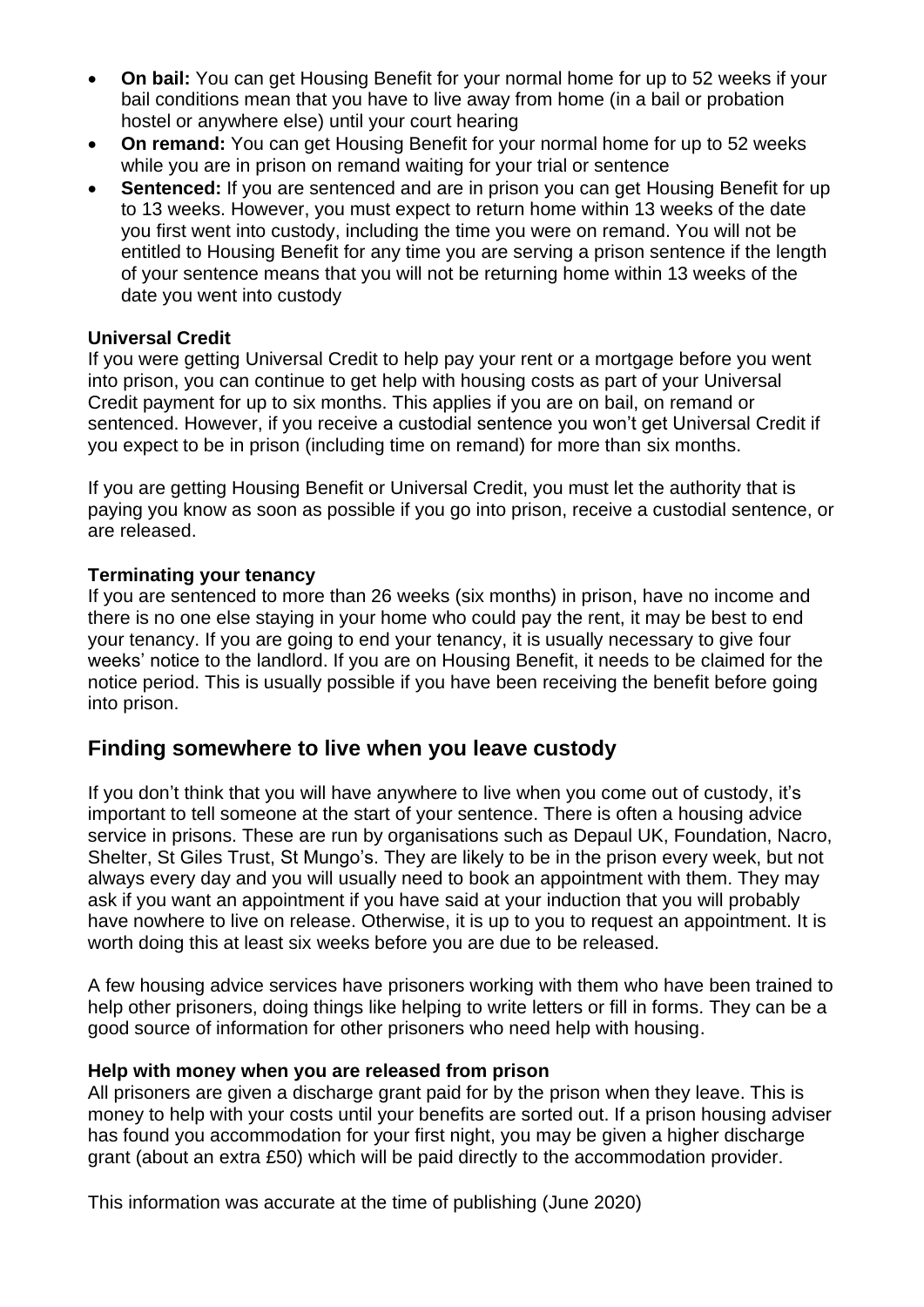# **Housing options**

### **Family and friends**

Most people leaving custody return to family or friends, at least in the short-term. It can sometimes be difficult to get housing on release from custody, so this option is worth considering.

### **Supported accommodation**

Supported accommodation can offer you specialist support to address issues that may have led to your imprisonment or to help you with living independently and adjusting back into life in the community. Varying levels of support can be provided, depending on the type of accommodation service and your needs.

In Newcastle you would need to be referred to supported accommodation by a professional, such as an offender manager or support worker. If you aren't working with any agencies and you need help or support to access accommodation, contact the Housing Advice Centre.

## **Social housing**

Council and housing association homes are also known as social housing. In Newcastle you apply for social housing by completing an online form on the Tyne and Wear Homes website – [www.tyneandwearhomes.org.uk.](http://www.tyneandwearhomes.org.uk/) You will need to have references from someone who can confirm how you have managed if you have held a tenancy before.

Sometimes councils and housing associations refuse to let people go on their waiting list if they have a history of anti-social behaviour or have been convicted for an offence which might affect their tenancy, such as dealing drugs from their home, criminal damage or burglary in the local area. If you have a conviction like this, it may be possible to show that you have changed your behaviour or learnt about what being a good tenant means through some of the things you have done during your sentence to reduce the possibility of reoffending. For example, some prisons run courses for prisoners on being a good tenant. If you have done one of these courses, or something similar, it is a good idea to write a letter to the council or housing association about what you have learnt and how it will change your behaviour in the future.

You can also speak to an agency like Shelter to get help to appeal a decision which doesn't let you join the waiting list for social housing.

#### **Private rented accommodation**

The main advantage of private rented accommodation is that you have a greater choice of location and type of property. In Newcastle you can get help to look for private rented accommodation from the Private Rented Service, which is part of Newcastle City Council. They can help private tenants and prospective tenants with questions on managing your tenancy or finding a new home.

**Phone:** 0191 277 1438 **Email:** [privaterentedservice@newcastle.gov.uk](mailto:privaterentedservice@newcastle.gov.uk)

This information was accurate at the time of publishing (June 2020)